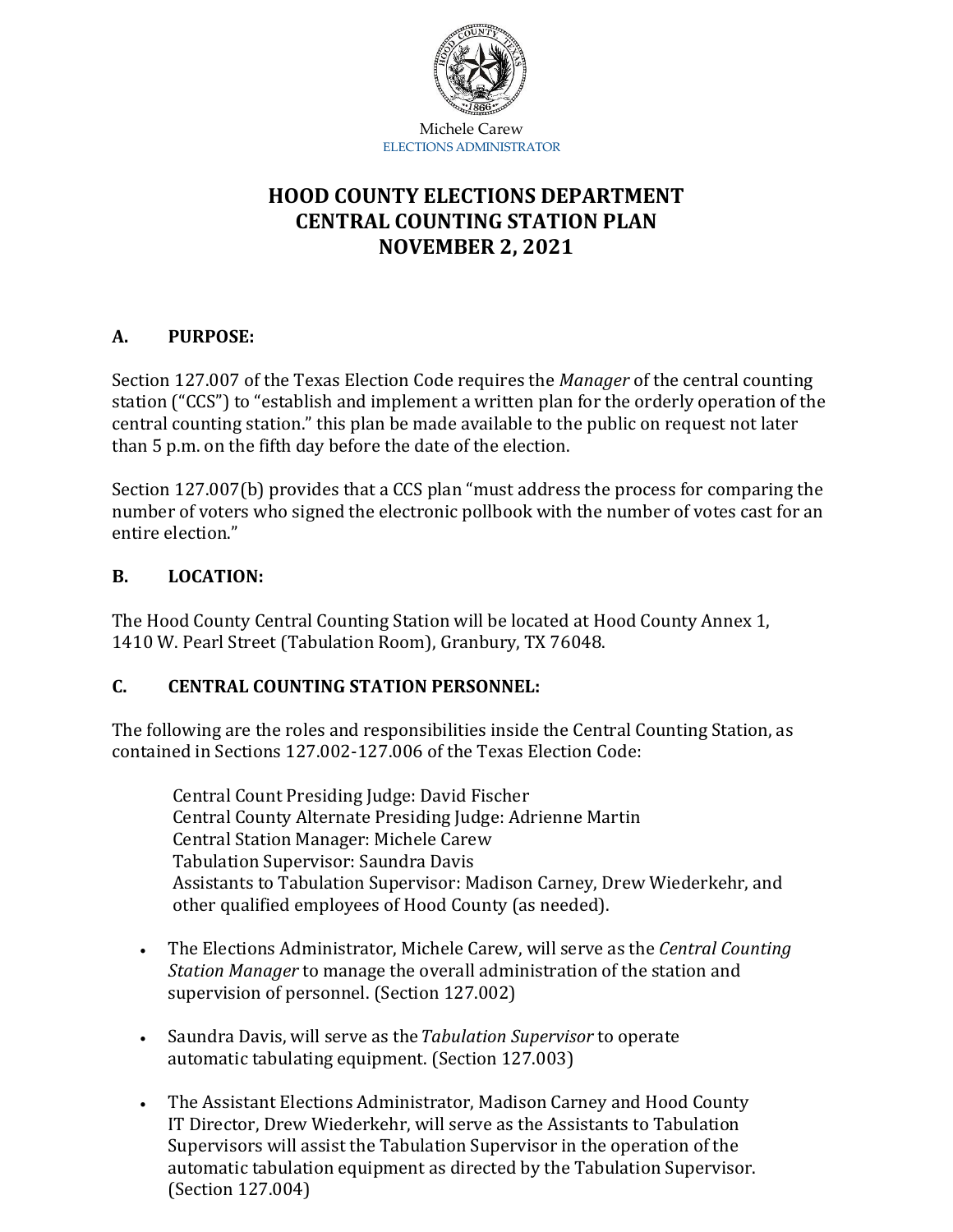• The *Presiding Judge* will serve to maintain order at the Central Counting Station, administer oaths, and receive ballots to be counted. The *Alternate Presiding Judge*  will be present, as well.

*Note:* The *Presiding Judge* is entitled to compensation at the same rate as a precinct *Presiding Judge*, except that the counting station judge is entitled to a minimum compensation of five hours' pay regardless of the amount of time worked. (127.005 (d)).

• *Central Counting Station Clerks* may be appointed as needed by the Central Counting Station *Manager* and the *Presiding Judge* as outlined Section 127.006 of the Election Code.

*Note:* To be eligible to serve as a clerk a person must be a qualified voter of the county in which the central counting station is located. The general custodian of election records, an employee of the custodian, or any other employee of a political subdivision is not ineligible to serve as a clerk under this section because the person is a qualified voter of a county other than the county in which the central counting station is located or because of the custodian's status as a candidate or officeholder.  $(127.006$  (b))

A clerk appointed by the *Manager* serves under the *Manager* and shall perform the functions directed by the *Manager*. A clerk appointed by the *Presiding Judge* serves under the *Presiding Judge* and shall perform the functions directed by the *Presiding Judge.* (127.006 (c))

A clerk is entitled to compensation at the same rate as a precinct election clerk, except that a clerk who serves for the entire time a counting station is in operation is entitled to a minimum compensation of three hours' pay regardless of the amount of time worked. (127.006 (d))

## **D. PROCEDURES FOR CONVENING THE CENTRAL COUNTING STATION:**

Section 87.0241 (b)(2) of the Texas Election Code dictates when an entity is permitted to count ballots.

The Central Counting Station will convene based on the size and type of election as determined by the *Central Counting Station Manager* and the *Presiding Judge*.

The Central Counting Station will begin the process to count early voting ballots by mail and early voting in-person on Tuesday, November 2, 2021 at 5:00 pm. In accordance with Section 127.093 of the Texas Election Code, the second test of tabulation equipment will be conducted prior to beginning the process to count early voting ballots.

The Central Counting Station will begin the process to count Election Day ballots on Tuesday, November 2, 2021 starting at 7:00 pm or when the Election Judge arrives with the Hart Verity Scan Unit.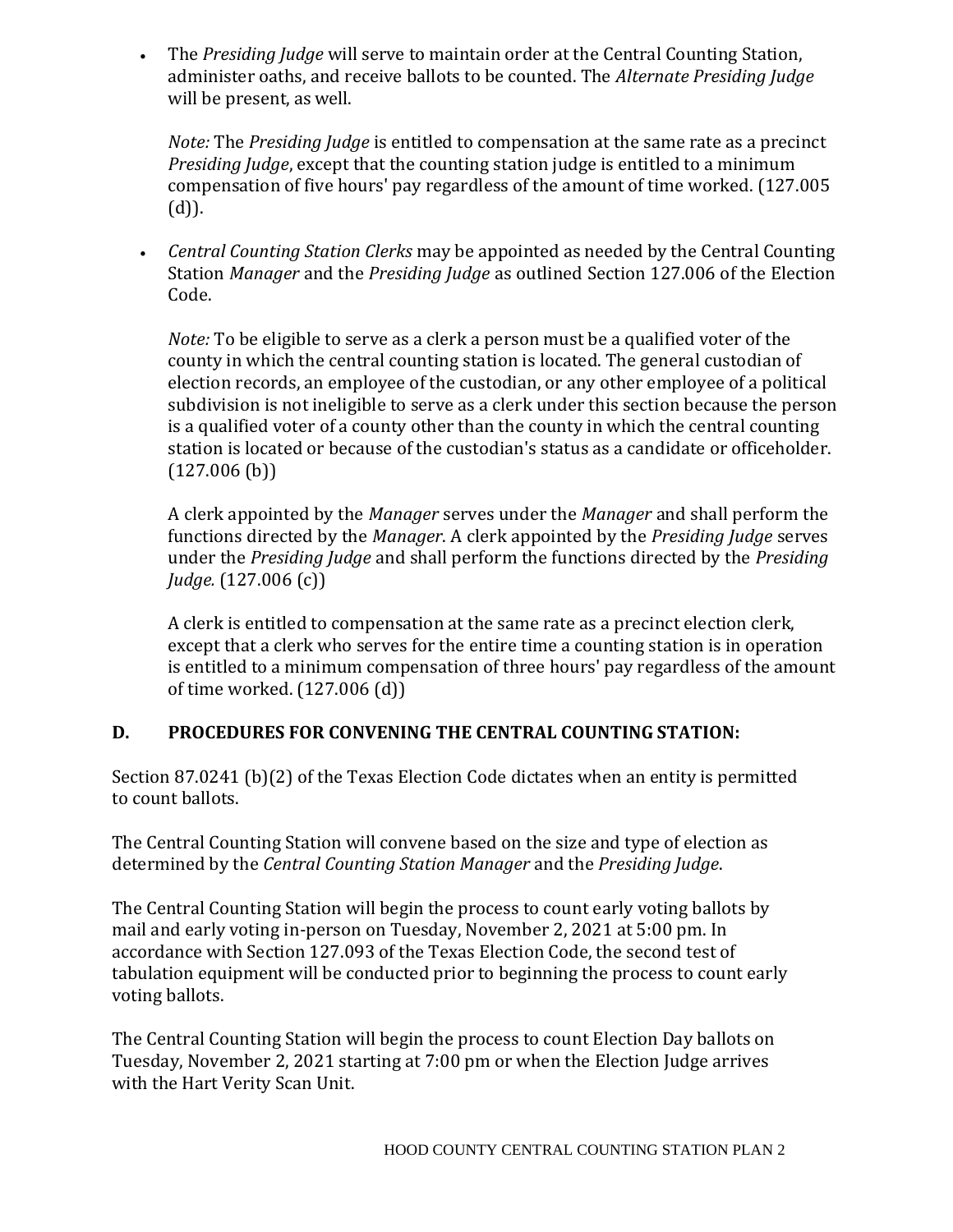### **E. ADMINISTRATION OF OATHS:**

Section 127.0015 of the Texas Election Code prescribes a required oath for all CCS personnel. The administration of oaths must take place prior to those individuals commencing any of their duties at the central counting station.

This oath should be administered verbally to all members of the early voting ballot board and all personnel at the central counting station prior to the performance of any duties by the board or the central counting station.

#### For use in November 2, 2021 election:

"I swear (or affirm) that I will objectively work to be sure every eligible voter's vote is accepted and counted, and that only the ballots of those voters who violated the Texas Election Code will be rejected. I will make every effort to correctly reflect the voter's intent when it can be clearly determined. I will not work alone when ballots are present and will work only in the presence of a member of a political party different from my own. I will faithfully perform my duty as an officer of the election and guard the purity of the election."

#### **F. INTAKE OF BALLOTS, ELECTRONIC MEDIA AND SUPPLIES:**

Sections 129.051 and 129.052 of the Texas Election Code require the general custodian of election records to develop certain procedures related to inventory control and chain of custody of voting system equipment and electronic media associated with this equipment, providing for verification of equipment identifiers, verification of seals, and verification of chain of custody.

- 1. Election Judge, or their designee, brings Verity Scan and sealed ballot bag to the Hood County Elections Department Office/Tabulation Room for intake located at Annex 1, 1410 W Pearl St, Room 13, Granbury, Texas 76048.
- 2. Intake personnel will locate tags and verify the numbered seal on the Verity Scan before breaking seal and removing V-drive.
- 3. Intake personnel will deliver the V-Drive to the Tabulation Room where the *Presiding Judge* will verify the seal numbers withthe Ballot and Seal Certificate.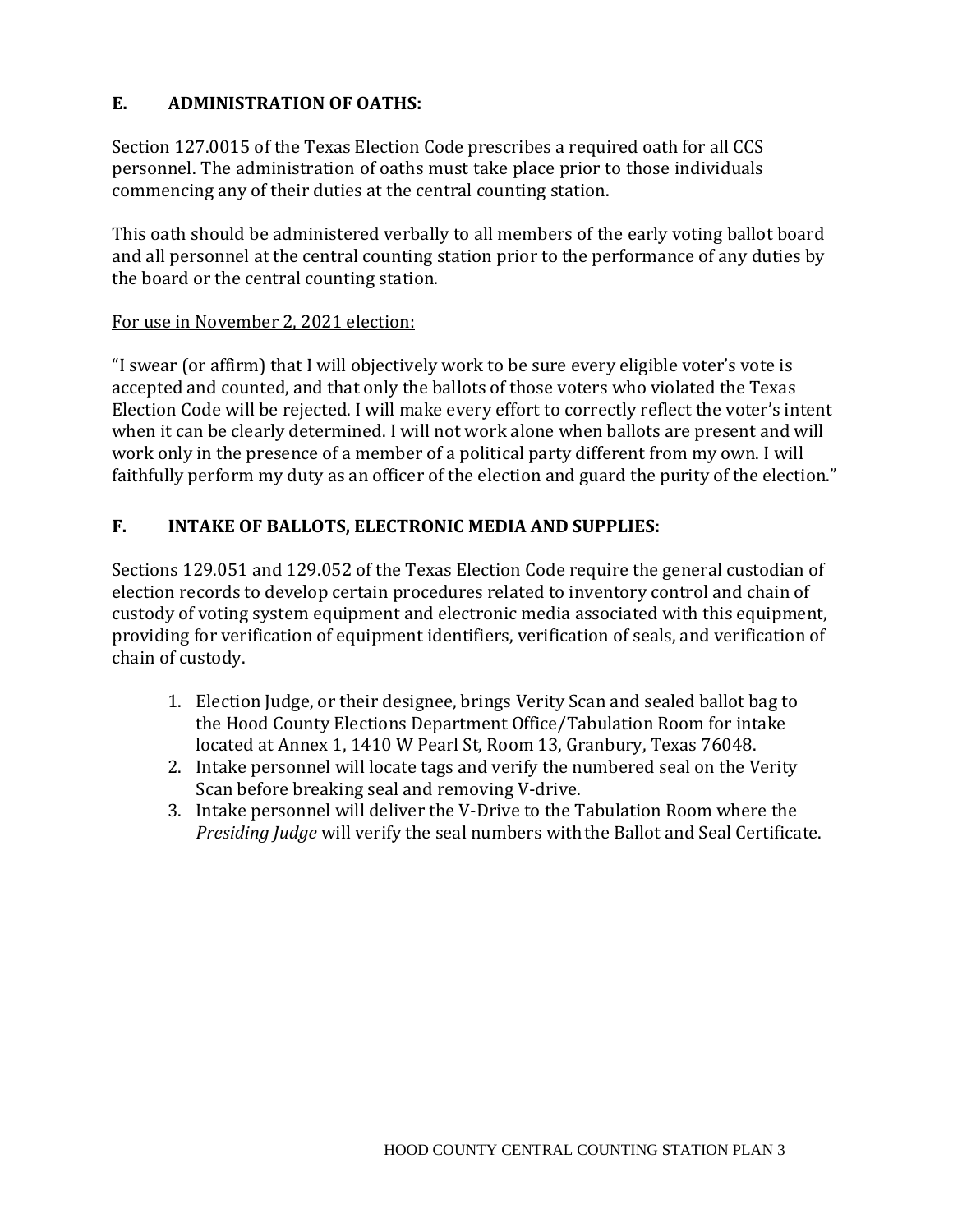#### **G. DUPLICATION OF BALLOTS:**

Certain ballots that are counted with automatic tabulating equipment may have to be duplicated if the ballot is damaged or cannot be read with the equipment.

1. The *Presiding Judge*, with any assistants they deemed necessary, will duplicate any damaged ballots in accordance with Section 127.126 of the Texas Election Code.

#### **H. RESOLVING VOTER INTENT:**

At the direction of the CCS *Presiding Judge*, CCS clerks will resolve any voter intent questions on the ballots as they are duplicated or manually counted, as applicable

- 1. The *Presiding Judge* and other members will decide voter intent prior to duplication of a ballot.
- 2. The duplicate ballot will then be created under the supervision of the *Presiding Judge* in the way the voter intent was deciphered.

### **I. TABULATION PROCEDURES:**

#### **Election Day – November 2, 2021**

- *Presiding Judge* of Ballot Board will confirm seals match the Seal Log for Early Voting Verity Scan and Provisional bags.
- Verity Scan will be placed in the Tabulation Room to be opened by the *Tabulation Supervisor*. Once seals have been verified, Provisional bags will be given to Elections staff for processing.
- After Ballot Board completes their review of the Early Voting ballots by mail, approved ballots will be scanned at the VERITY CENTRAL, any ballots needing to be reviewed will be resolved by the resolution board under the direction of the CCS *Presiding Judge*.
- *Presiding Judge* of Central Count, and one clerk will review the seals of ballot boxes containing ballots review by the EVBB.
- After seals have been checked, the ballot boxes will be opened and the *Tabulation Supervisor* and Clerks will scan any approved ballots at the VERITY CENTRAL. Any ballots needing to be reviewed will be resolved by the resolution board under the direction of the *Presiding Judge*.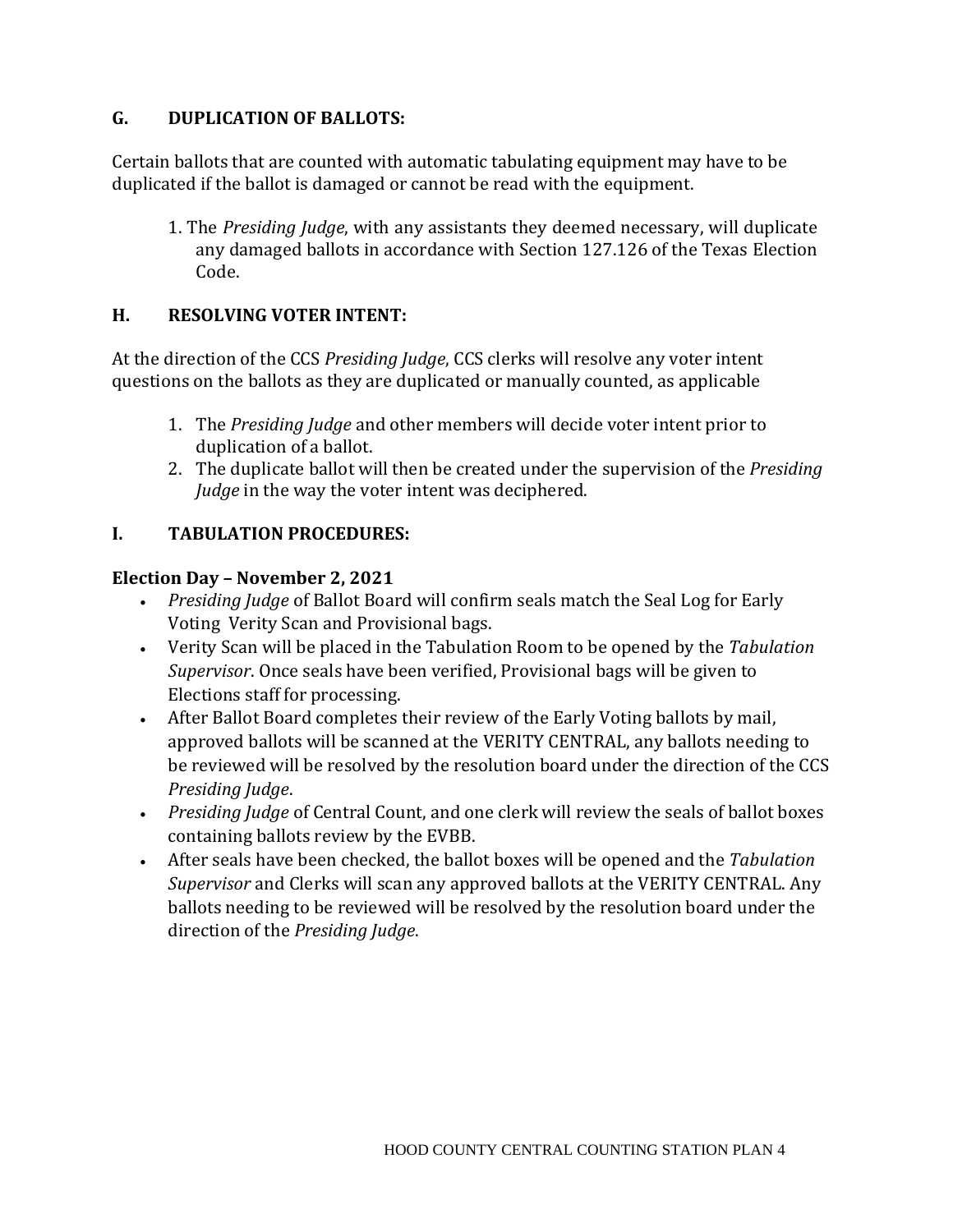- After Early Voting ballots by mail have been scanned, results will be saved to a V-Drive, and stored in the Tabulation Room to be read into the Verity Count Reporting System on Election Day.
- Ballots by mail will be placed in a ballot box which will be sealed by the CCS *Presiding Judge* and stored in the Tabulation Room.
- The *Tabulation Supervisor* will break the seals on Verity Scan, and Serial numbers will be checked against the Seal Log with the *tabulationassistants*.
- In Verity Count Reporting System, before any data from the V-Drive drives are loaded, a Zero Report will be printed from the Verity Count Reporting System software and signed by the *TabulationSupervisor* and *tabulation assistants*.
- All V-drives will be read into the Verity Count Reporting System Results Module by the*Tabulation Supervisor* with *tabulation assistants* present.
- Any un-scanned, approved ballots will be scanned at the Verity Central, and any ballots needing to be reviewed will be resolved by the resolution board under the direction of the CCS *Presiding Judge*.
- Results of the remaining un-scanned ballots will be saved onto a V-DRIVE drive and loaded into the Verity Count Reporting System Results Module.
- *Tabulation Supervisor* and *tabulation assistants* will confirm the V-DRIVE drives for each site have been loaded and are all accounted for.
- On Election Day, Early Voting ballots, including ballots by mail received up to that point, will be tabulated before 7pm, but in no case will results reports be released before 7:00pm.

### **Write-In Procedures**

- After V-DRIVE media has been tabulated in Verity Count Reporting System, the *Presiding Judge* with any assistants deemed necessary, will review any ballots with write-in selections using the Write-In Report of Verity Count Reporting System.
- The *Presiding Judge* and clerks will keep a manual tally sheet of the Write-In votes attributed to each certified write-in candidate and those that are not certified.
- The *Tabulation Supervisor* will attribute the write-in votes, as determined by the *Presiding Judge* and clerks using the write-in review module.
- After all write-ins have been attributed, the *Presiding Judge* and the*Tabulation Supervisor* will reconcile the Manual Tally counts with Verity Count Reporting System.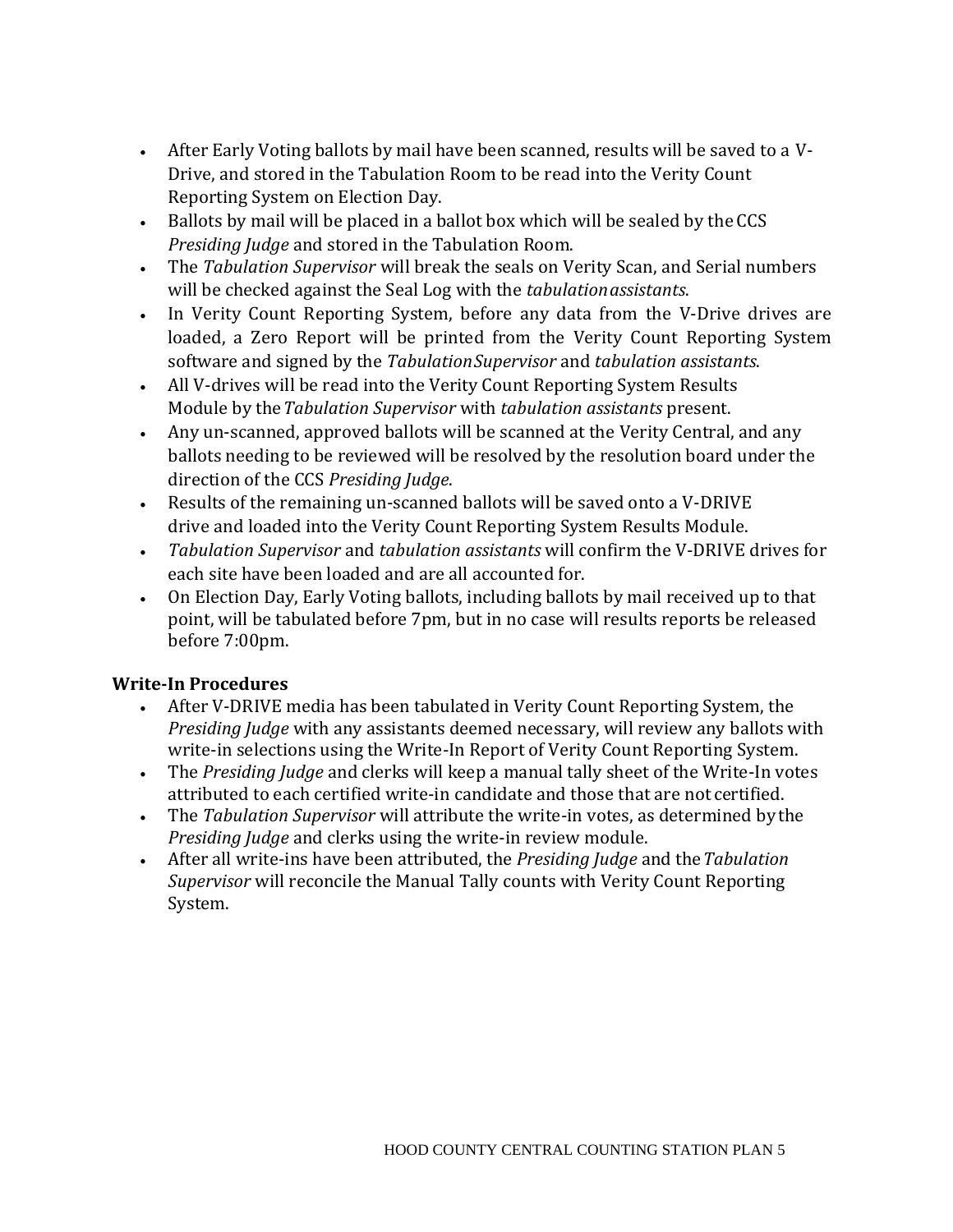#### **Health and Safety Measures**

- Masks and/or Face Shields are optional.
- All individuals working at or observing Central Count and Ballot Board will socially distance from others, maintaining 6 feet distance as space permits.
- If work is needed to be done in the Tabulation Room, Poll Watchers will belimited to one in the room at a time, Poll Watchers will take turn of 30-minutes in length before leaving the room to allow a different Poll Watcher an opportunity to enter the room.

#### **J. RECONCILIATION:**

The process for comparing the number of voters listed as having voted and the number of ballots cast is done in three ways:

- 1. Early Voting in Person Compare the number of early voting check-ins fromthe TEAM System database, plus the spoiled ballot log, to the number of ballots cast.
- 2. Early Voting by Mail Compare the number of ballots entered on the "Ballot Transmittal Form" from the early voting ballot board to the number of ballots counted. (87.021, 87.1221)
- 3. Election Day Compare the number of early voting check-ins from ePulse, plus the spoiled ballot log, to the number of ballots cast. (127.007(b))

### **K. PRINTING OF PRECINCT RETURNS AND ELECTION TOTALS:**

Under Section 127.127, the *Tabulation Supervisor* and the assistants to the *Tabulation Supervisor* are the only ones authorized to operate the automatic tabulating equipment or handle ballots that are automatically counted. After the counting of ballots (or accumulation of vote totals) has occurred, the *Presiding Judge* of the CCS is responsible for preparing the precinct election returns. The *Presiding Judge* is required to sign the precinct returns to certify their accuracy.

The printed "precinct by precinct" report will be adjusted to include any hand-counted ballots (if necessary) and constitutes our certified precinct returns. (Section 127.127(e)), Texas Election Code.

The unofficial election results shall be released as soon as available after the polls close. Alternatively, the *Presiding Judge* of the CCS, in cooperation with the Elections Administrator may withhold the release of unofficial results until the last voter has voted. (Section 66.056, 121.1311).